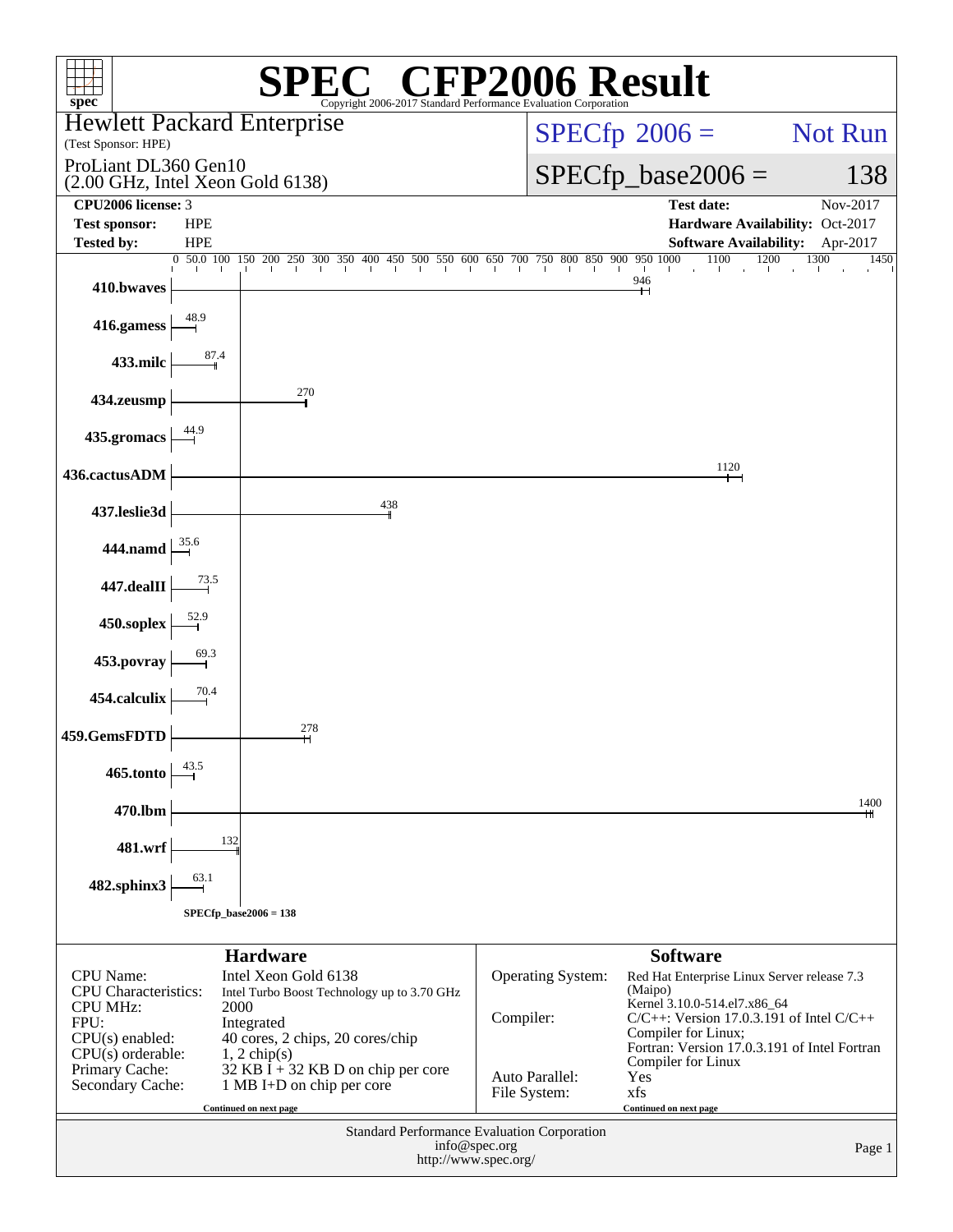

#### Hewlett Packard Enterprise

#### (Test Sponsor: HPE)

#### ProLiant DL360 Gen10

(2.00 GHz, Intel Xeon Gold 6138)

### $SPECfp2006 =$  Not Run

### $SPECfp\_base2006 = 138$

| <b>CPU2006 license: 3</b>                                                  |                                                                                                                                                                                         | Nov-2017<br><b>Test date:</b>                                                   |
|----------------------------------------------------------------------------|-----------------------------------------------------------------------------------------------------------------------------------------------------------------------------------------|---------------------------------------------------------------------------------|
| <b>Test sponsor:</b>                                                       | <b>HPE</b>                                                                                                                                                                              | Hardware Availability: Oct-2017                                                 |
| <b>Tested by:</b>                                                          | <b>HPE</b>                                                                                                                                                                              | <b>Software Availability:</b><br>Apr-2017                                       |
| L3 Cache:<br>Other Cache:<br>Memory:<br>Disk Subsystem:<br>Other Hardware: | $27.5$ MB I+D on chip per chip<br><b>System State:</b><br><b>Base Pointers:</b><br>None<br>192 GB (24 x 8 GB 2Rx8 PC4-2666V-R)<br>Peak Pointers:<br>1 x 480 GB SATA SSD, RAID 0<br>None | Run level 3 (multi-user)<br>64-bit<br>Not Applicable<br>Other Software:<br>None |

| <b>Results Table</b> |                |              |                |       |                |       |                |              |                                                                                                          |              |                |              |
|----------------------|----------------|--------------|----------------|-------|----------------|-------|----------------|--------------|----------------------------------------------------------------------------------------------------------|--------------|----------------|--------------|
|                      | <b>Base</b>    |              |                |       | <b>Peak</b>    |       |                |              |                                                                                                          |              |                |              |
| <b>Benchmark</b>     | <b>Seconds</b> | <b>Ratio</b> | <b>Seconds</b> | Ratio | <b>Seconds</b> | Ratio | <b>Seconds</b> | <b>Ratio</b> | <b>Seconds</b>                                                                                           | <b>Ratio</b> | <b>Seconds</b> | <b>Ratio</b> |
| 410.bwayes           | 14.1           | 961          | 14.4           | 944   | 14.4           | 946   |                |              |                                                                                                          |              |                |              |
| 416.gamess           | 400            | 48.9         | 401            | 48.9  | 400            | 49.0  |                |              |                                                                                                          |              |                |              |
| $433$ .milc          | 106            | 86.9         | 105            | 87.4  | 103            | 89.3  |                |              |                                                                                                          |              |                |              |
| 434.zeusmp           | 33.6           | 271          | 33.9           | 269   | 33.7           | 270   |                |              |                                                                                                          |              |                |              |
| 435.gromacs          | 159            | 44.9         | 159            | 44.8  | 159            | 44.9  |                |              |                                                                                                          |              |                |              |
| 436.cactusADM        | 10.4           | 1150         | 10.7           | 1120  | 10.7           | 1120  |                |              |                                                                                                          |              |                |              |
| 437.leslie3d         | 21.3           | 441          | 21.5           | 437   | 21.5           | 438   |                |              |                                                                                                          |              |                |              |
| 444.namd             | 225            | 35.6         | 225            | 35.6  | 225            | 35.6  |                |              |                                                                                                          |              |                |              |
| $447$ .dealII        | 156            | 73.2         | 156            | 73.5  | 155            | 73.6  |                |              |                                                                                                          |              |                |              |
| $450$ .soplex        | 158            | 52.9         | 158            | 52.7  | 157            | 53.3  |                |              |                                                                                                          |              |                |              |
| 453.povray           | 76.7           | 69.3         | 76.9           | 69.2  | 76.4           | 69.6  |                |              |                                                                                                          |              |                |              |
| 454.calculix         | 117            | 70.6         | 117            | 70.4  | 117            | 70.4  |                |              |                                                                                                          |              |                |              |
| 459.GemsFDTD         | 39.8           | 267          | 38.2           | 278   | 38.1           | 279   |                |              |                                                                                                          |              |                |              |
| 465.tonto            | 226            | 43.5         | 219            | 44.8  | 229            | 43.0  |                |              |                                                                                                          |              |                |              |
| 470.1bm              | 9.78           | 1400         | 9.75           | 1410  | 9.83           | 1400  |                |              |                                                                                                          |              |                |              |
| $ 481$ .wrf          | 85.2           | 131          | 83.4           | 134   | 84.6           | 132   |                |              |                                                                                                          |              |                |              |
| 482.sphinx3          | 310            | 62.9         | 306            | 63.7  | 309            | 63.1  |                |              |                                                                                                          |              |                |              |
|                      |                |              |                |       |                |       |                |              | Results appear in the order in which they were run. Bold underlined text indicates a median measurement. |              |                |              |

### **[Operating System Notes](http://www.spec.org/auto/cpu2006/Docs/result-fields.html#OperatingSystemNotes)**

 Stack size set to unlimited using "ulimit -s unlimited" Transparent Huge Pages enabled by default Filesystem page cache cleared with: shell invocation of 'sync; echo 3 > /proc/sys/vm/drop\_caches' prior to run IRQ balance service was stop using "service irqbalance stop" Tuned-adm profile was set to Throughtput-Performance

### **[Platform Notes](http://www.spec.org/auto/cpu2006/Docs/result-fields.html#PlatformNotes)**

BIOS Configuration: Intel Hyperthreading set to Disabled Thermal Configuration set to Maximum Cooling LLC Prefetch set to Enabled LLC Dead Line Allocation set to Disabled Continued on next page

> Standard Performance Evaluation Corporation [info@spec.org](mailto:info@spec.org) <http://www.spec.org/>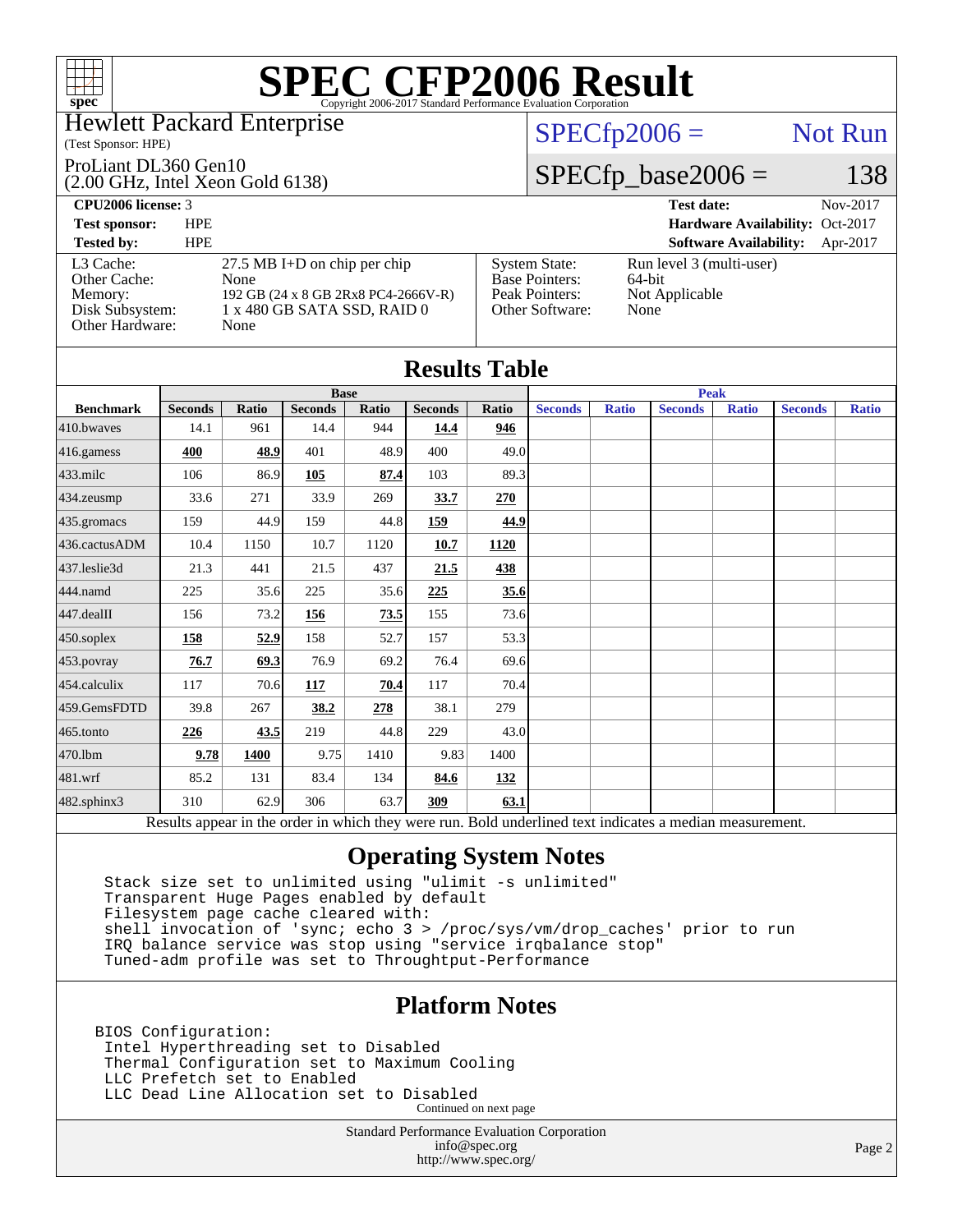

Hewlett Packard Enterprise

(Test Sponsor: HPE)

 $SPECfp2006 =$  Not Run

(2.00 GHz, Intel Xeon Gold 6138) ProLiant DL360 Gen10

 $SPECTp\_base2006 = 138$ 

**[CPU2006 license:](http://www.spec.org/auto/cpu2006/Docs/result-fields.html#CPU2006license)** 3 **[Test date:](http://www.spec.org/auto/cpu2006/Docs/result-fields.html#Testdate)** Nov-2017 **[Test sponsor:](http://www.spec.org/auto/cpu2006/Docs/result-fields.html#Testsponsor)** HPE **[Hardware Availability:](http://www.spec.org/auto/cpu2006/Docs/result-fields.html#HardwareAvailability)** Oct-2017 **[Tested by:](http://www.spec.org/auto/cpu2006/Docs/result-fields.html#Testedby)** HPE **[Software Availability:](http://www.spec.org/auto/cpu2006/Docs/result-fields.html#SoftwareAvailability)** Apr-2017

#### **[Platform Notes \(Continued\)](http://www.spec.org/auto/cpu2006/Docs/result-fields.html#PlatformNotes)**

Standard Performance Evaluation Corporation [info@spec.org](mailto:info@spec.org) Memory Patrol Scrubbing set to Disabled Workload Profile set to General Peak Frequency Compute Energy/Performance Bias set to Maximum Performance Workload Profile set to Custom NUMA Group Size Optimization set to Flat Sysinfo program /home/specuser/cpu2006/config/sysinfo.rev6993 Revision 6993 of 2015-11-06 (b5e8d4b4eb51ed28d7f98696cbe290c1) running on dl360gen10rhel73 Sun Nov 12 22:09:38 2017 This section contains SUT (System Under Test) info as seen by some common utilities. To remove or add to this section, see: <http://www.spec.org/cpu2006/Docs/config.html#sysinfo> From /proc/cpuinfo model name : Intel(R) Xeon(R) Gold 6138 CPU @ 2.00GHz 2 "physical id"s (chips) 40 "processors" cores, siblings (Caution: counting these is hw and system dependent. The following excerpts from /proc/cpuinfo might not be reliable. Use with caution.) cpu cores : 20 siblings : 20 physical 0: cores 0 1 2 3 4 8 9 10 11 12 16 17 18 19 20 24 25 26 27 28 physical 1: cores 0 1 2 3 4 8 9 10 11 12 16 17 18 19 20 24 25 26 27 28 cache size : 28160 KB From /proc/meminfo<br>MemTotal: 197571152 kB HugePages\_Total: 0 Hugepagesize: 2048 kB From /etc/\*release\* /etc/\*version\* os-release: NAME="Red Hat Enterprise Linux Server" VERSION="7.3 (Maipo)" ID="rhel" ID\_LIKE="fedora" VERSION\_ID="7.3" PRETTY NAME="Red Hat Enterprise Linux Server 7.3 (Maipo)" ANSI\_COLOR="0;31" CPE\_NAME="cpe:/o:redhat:enterprise\_linux:7.3:GA:server" redhat-release: Red Hat Enterprise Linux Server release 7.3 (Maipo) system-release: Red Hat Enterprise Linux Server release 7.3 (Maipo) system-release-cpe: cpe:/o:redhat:enterprise\_linux:7.3:ga:server uname -a: Linux dl360gen10rhel73 3.10.0-514.el7.x86\_64 #1 SMP Wed Oct 19 11:24:13 EDT 2016 x86\_64 x86\_64 x86\_64 GNU/Linux run-level 3 Nov 12 20:00 Continued on next page

<http://www.spec.org/>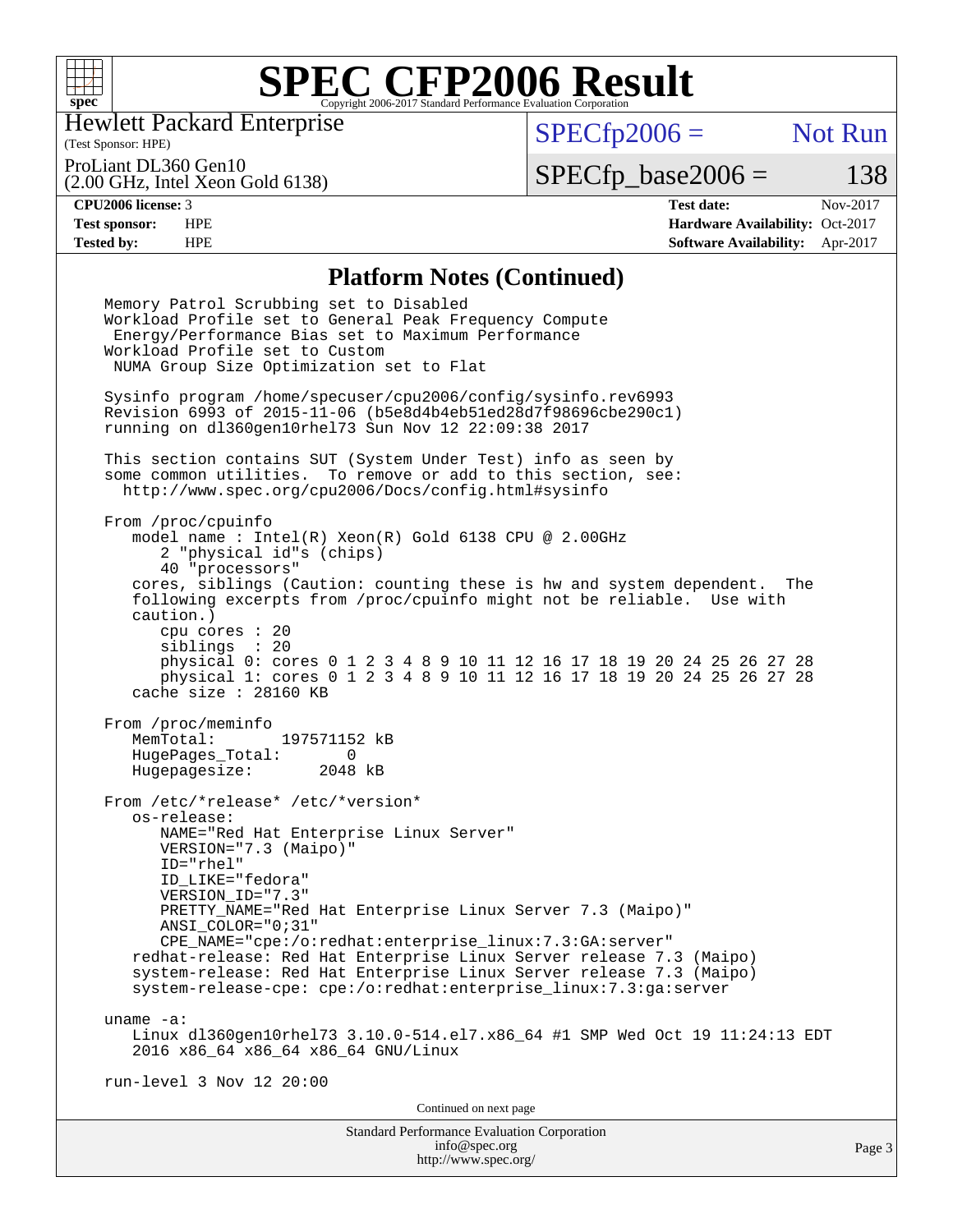

Hewlett Packard Enterprise

(2.00 GHz, Intel Xeon Gold 6138)

(Test Sponsor: HPE)

 $SPECTp2006 =$  Not Run

ProLiant DL360 Gen10

 $SPECTp\_base2006 = 138$ 

**[CPU2006 license:](http://www.spec.org/auto/cpu2006/Docs/result-fields.html#CPU2006license)** 3 **[Test date:](http://www.spec.org/auto/cpu2006/Docs/result-fields.html#Testdate)** Nov-2017 **[Test sponsor:](http://www.spec.org/auto/cpu2006/Docs/result-fields.html#Testsponsor)** HPE **[Hardware Availability:](http://www.spec.org/auto/cpu2006/Docs/result-fields.html#HardwareAvailability)** Oct-2017 **[Tested by:](http://www.spec.org/auto/cpu2006/Docs/result-fields.html#Testedby)** HPE **[Software Availability:](http://www.spec.org/auto/cpu2006/Docs/result-fields.html#SoftwareAvailability)** Apr-2017

#### **[Platform Notes \(Continued\)](http://www.spec.org/auto/cpu2006/Docs/result-fields.html#PlatformNotes)**

 SPEC is set to: /home/specuser/cpu2006 Filesystem Type Size Used Avail Use% Mounted on<br>/dev/mapper/rhel-home xfs 392G 37G 356G 10% /home /dev/mapper/rhel-home xfs 392G Additional information from dmidecode:

 Warning: Use caution when you interpret this section. The 'dmidecode' program reads system data which is "intended to allow hardware to be accurately determined", but the intent may not be met, as there are frequent changes to hardware, firmware, and the "DMTF SMBIOS" standard.

 BIOS HPE U32 09/29/2017 Memory: 24x UNKNOWN NOT AVAILABLE 8 GB 2 rank 2666 MHz

(End of data from sysinfo program)

#### **[General Notes](http://www.spec.org/auto/cpu2006/Docs/result-fields.html#GeneralNotes)**

Environment variables set by runspec before the start of the run: KMP\_AFFINITY = "granularity=core,compact" LD\_LIBRARY\_PATH = "/home/specuser/cpu2006/lib/ia32:/home/specuser/cpu2006/lib/intel64:/home/specuser/cpu2006/sh10.2" OMP NUM THREADS = "40"

 Binaries compiled on a system with 1x Intel Core i7-4790 CPU + 32GB RAM memory using Redhat Enterprise Linux 7.2

## **[Base Compiler Invocation](http://www.spec.org/auto/cpu2006/Docs/result-fields.html#BaseCompilerInvocation)**

[C benchmarks](http://www.spec.org/auto/cpu2006/Docs/result-fields.html#Cbenchmarks): [icc -m64](http://www.spec.org/cpu2006/results/res2017q4/cpu2006-20171114-50622.flags.html#user_CCbase_intel_icc_64bit_bda6cc9af1fdbb0edc3795bac97ada53)

[C++ benchmarks:](http://www.spec.org/auto/cpu2006/Docs/result-fields.html#CXXbenchmarks) [icpc -m64](http://www.spec.org/cpu2006/results/res2017q4/cpu2006-20171114-50622.flags.html#user_CXXbase_intel_icpc_64bit_fc66a5337ce925472a5c54ad6a0de310)

[Fortran benchmarks](http://www.spec.org/auto/cpu2006/Docs/result-fields.html#Fortranbenchmarks): [ifort -m64](http://www.spec.org/cpu2006/results/res2017q4/cpu2006-20171114-50622.flags.html#user_FCbase_intel_ifort_64bit_ee9d0fb25645d0210d97eb0527dcc06e)

[Benchmarks using both Fortran and C](http://www.spec.org/auto/cpu2006/Docs/result-fields.html#BenchmarksusingbothFortranandC): [icc -m64](http://www.spec.org/cpu2006/results/res2017q4/cpu2006-20171114-50622.flags.html#user_CC_FCbase_intel_icc_64bit_bda6cc9af1fdbb0edc3795bac97ada53) [ifort -m64](http://www.spec.org/cpu2006/results/res2017q4/cpu2006-20171114-50622.flags.html#user_CC_FCbase_intel_ifort_64bit_ee9d0fb25645d0210d97eb0527dcc06e)

## **[Base Portability Flags](http://www.spec.org/auto/cpu2006/Docs/result-fields.html#BasePortabilityFlags)**

 410.bwaves: [-DSPEC\\_CPU\\_LP64](http://www.spec.org/cpu2006/results/res2017q4/cpu2006-20171114-50622.flags.html#suite_basePORTABILITY410_bwaves_DSPEC_CPU_LP64) 416.gamess: [-DSPEC\\_CPU\\_LP64](http://www.spec.org/cpu2006/results/res2017q4/cpu2006-20171114-50622.flags.html#suite_basePORTABILITY416_gamess_DSPEC_CPU_LP64) 433.milc: [-DSPEC\\_CPU\\_LP64](http://www.spec.org/cpu2006/results/res2017q4/cpu2006-20171114-50622.flags.html#suite_basePORTABILITY433_milc_DSPEC_CPU_LP64) 434.zeusmp: [-DSPEC\\_CPU\\_LP64](http://www.spec.org/cpu2006/results/res2017q4/cpu2006-20171114-50622.flags.html#suite_basePORTABILITY434_zeusmp_DSPEC_CPU_LP64)

Continued on next page

Standard Performance Evaluation Corporation [info@spec.org](mailto:info@spec.org) <http://www.spec.org/>